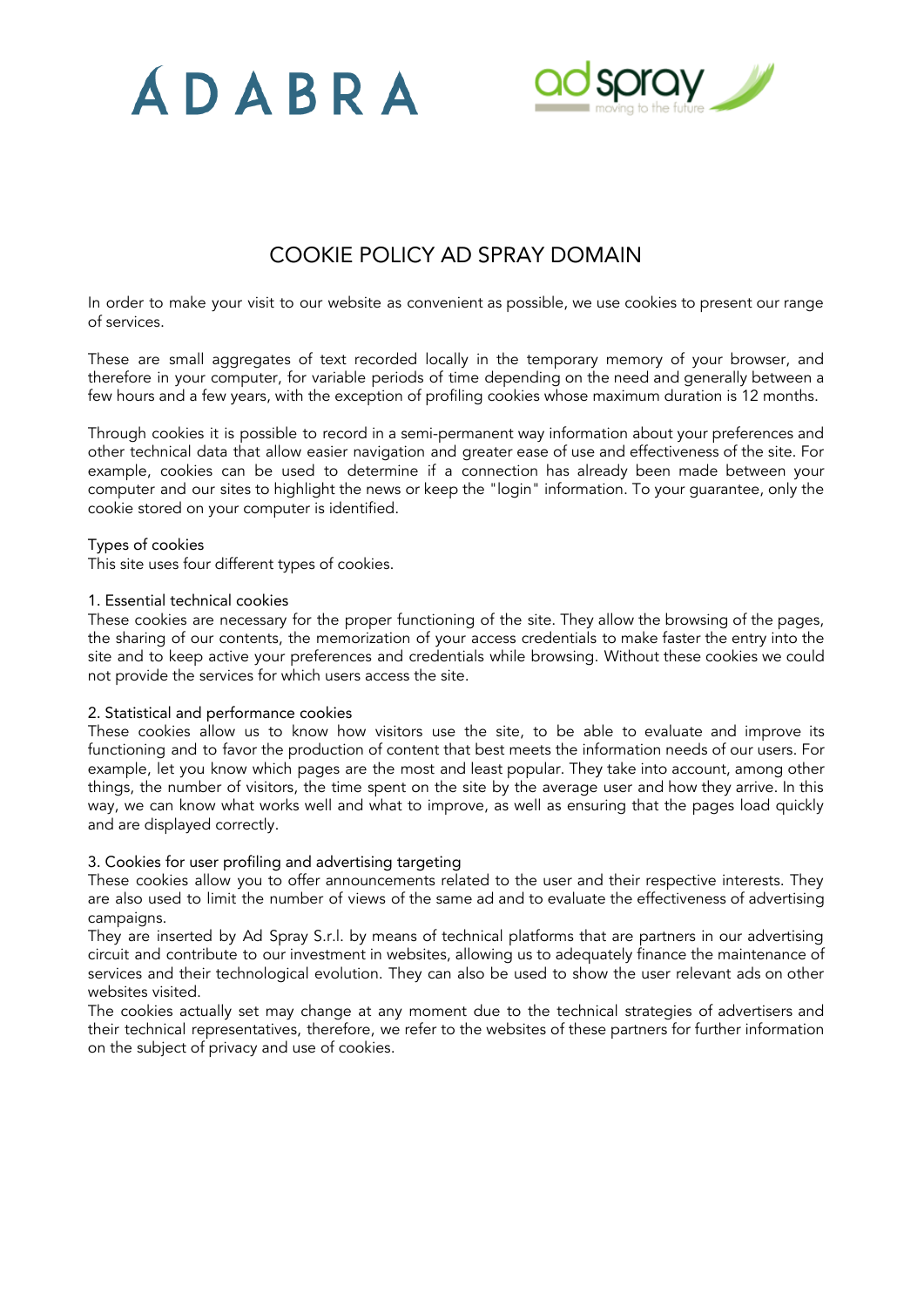# ADABRA



# 4. Functional and profiling cookies of third parties

This category includes both cookies provided by partners of Ad Spray S.r.l. and known to it, and cookies supplied by third parties not directly controlled or controllable by Ad Spray S.r.l.

Cookies from our partners allow us to offer advanced features, as well as more information and personal features. This includes the ability to share content through social networks, to access videostreaming services and the CDN networks on which we host our content. These services are mainly provided by external operators hired or consciously integrated by Ad Spray Srl. If you have an account or if you use the services of such parties on other websites, they may be able to know that the user has visited our sites. The use of data collected by these external operators through cookies is subject to their privacy policies. These include cookies registered by the main social networks that allow you to share the articles of our sites and publicly express the appreciation for our work.

Cookies not coming from partners of Ad Spray S.r.l., are cookies conveyed without the control of Ad Spray S.r.l., by third parties who have the opportunity to intercept the user while browsing even outside the sites Ad Spray S.r.l.. These cookies, typically of data profiling, are not directly controllable by Ad Spray S.r.l. that can not therefore guarantee on the use that third party owners make of the information collected.

# 5. Similar technologies

In a very similar way our website uses services that use for example fingerprints, a technology similar to cookies that allows to save data in a different way.

#### Cookies installed on this site

Below is a list of cookies on this site, classified by nature and type and with an indication of their duration.

# ADABRA (Ad Spray S.r.l.)

Adabra is a Marketing Intelligence and Behavioral Targeting service provided by Ad Spray S.r.l. Adabra uses tracer technology to monitor User behavior. These data are therefore used to personalize the user's experience and to provide targeted messages and communications. Adabra may also connect the data accumulated with other networks, including advertising networks, and enable these third parties to track and direct the User. The Owner, unless otherwise provided in this document, has no direct relationship with the third parties that Adabra may include.

Personal Data collected: Cookie, Fingerprint e Usage Data.

Country of data processing: ITALY - [Privacy](https://www.adabra.com/Adabra_AdSpray_InformativaPrivacy_01_en.pdf) Policy - [Opt](https://my.adabra.com/optout/optout/138) In - Opt Out

# Criteo (Criteo SA)

Criteo is an advertising service provided by Criteo SA.

Personal Data collected: Cookies and Usage Data.

Country of data processing: Francia - [Privacy](http://www.criteo.com/it/privacy/) Policy - [Opt](http://www.criteo.com/deactivate-criteo-banners/) Out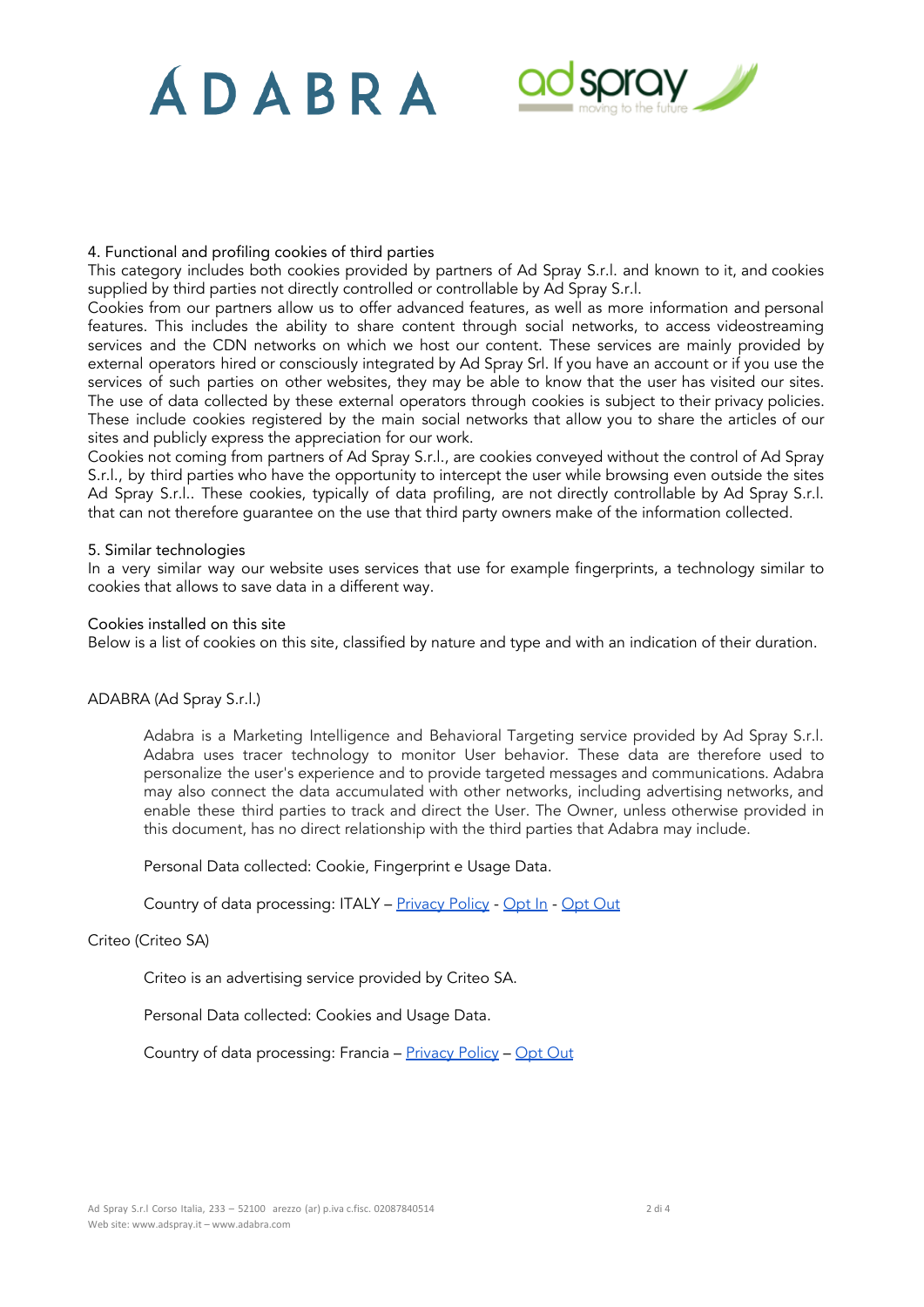



Hotjar Ltd, Level 2

Personal Data collected: Cookies and Usage Data.

Country of data processing: Malta - [Privacy](https://www.hotjar.com/legal/policies/privacy) Policy

Google Analytics (Google Inc.)

Google Analytics is a web analytics service provided by Google Inc. ("Google"). Google uses the Personal Data collected for the purpose of tracking and examining the use of this Application, compiling reports and sharing them with other services developed by Google. Google may use the Personal Data to contextualise and personalize the advertisements of its advertising network.

Personal Data collected: Cookies and Usage Data.

Country of data processing: USA - [Privacy](https://www.google.com/intl/it/policies/privacy/) Policy - [Opt](https://tools.google.com/dlpage/gaoptout?hl=it) Out

Tracking conversions of Facebook Ads (Facebook, Inc.)

Tracking conversions of Facebook Ads is a statistics service provided by Facebook, Inc. that connects data from the Facebook ad network with the actions performed within this Application.

Personal Data collected: Cookies and Usage Data.

Country of data processing: USA - [Privacy](https://www.facebook.com/about/privacy/) Policy

# Acceptance and waiver of cookies

By continuing to browse this site by closing the information folder or by clicking on any part of the page or scrolling to highlight further content, you accept the Ad Spray Sr.l. cookie policy and cookies will be set and collected. In case of non-acceptance of cookies by abandonment of the navigation, any cookies already registered locally in your browser will remain registered there but will no longer be read or used by Ad Spray S.r.l. up to a subsequent and possible acceptance of the Policy. You will always have the option to remove these cookies at any time through the procedures referred to in the sites mentioned in the paragraph "Management of cookies".

# Cookie management

In case you have doubts or concerns about the use of cookies you can always intervene to prevent the setting and reading, for example by changing the privacy settings in your browser in order to block certain types of cookies.